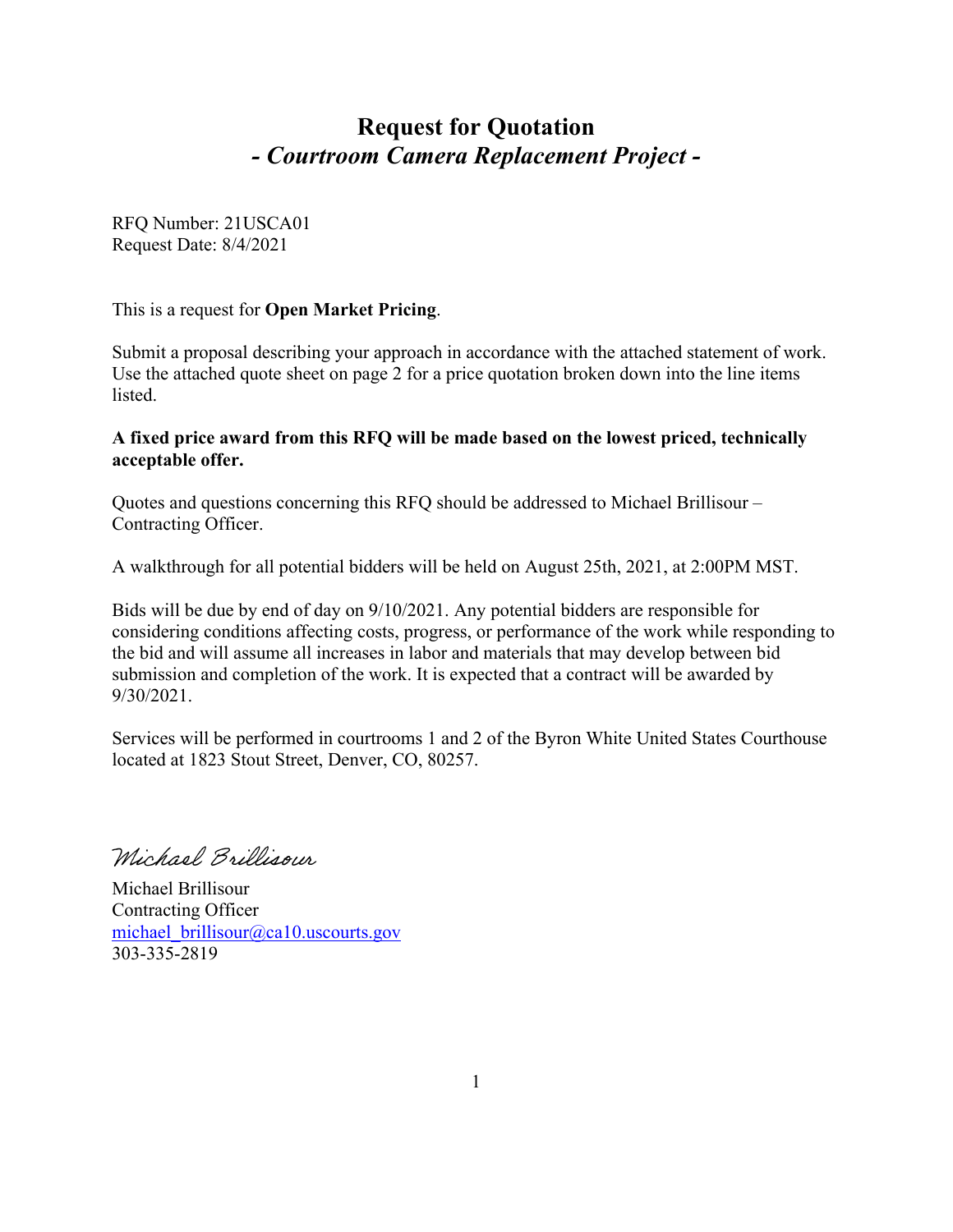| <b>Item</b><br>No. | <b>Description</b>                                                                                                                                                                                 | Quantity  | Unit | Unit<br>Price                                      | <b>Extended</b><br>Price |
|--------------------|----------------------------------------------------------------------------------------------------------------------------------------------------------------------------------------------------|-----------|------|----------------------------------------------------|--------------------------|
| $\mathbf{1}$       | Provide Vaddio<br>RoboSHOT 30E HDBT<br>OneLINK HDMI PTZ<br>Camera System, or<br>equivalent, to replace<br>existing Vaddio<br>ClearVIEW HD-20<br>video cameras. See<br>additional details<br>below. | 8 cameras | ea   |                                                    |                          |
| 2                  | Installation of new<br>cameras to include all<br>necessary labor,<br>cabling, mounting, and<br>misc. materials. See<br>additional details<br>below.                                                | $1$ job   | job  |                                                    |                          |
|                    |                                                                                                                                                                                                    |           |      | <b>TOTAL</b><br><b>PRICE</b><br><b>FOR</b><br>JOB: |                          |

# Quote Sheet for RFQ Number: 21USCA01

| Vendor's Name                                |                                    | Vendor's Phone Number/fax number/e-mail address |  |
|----------------------------------------------|------------------------------------|-------------------------------------------------|--|
| Vendor's Street Address                      | Vendor's City, State, and Zip Code |                                                 |  |
| Signature of Person Authorized to Sign Quote | Date                               | DUNS number                                     |  |
| Printed or Typed Name of Signator            | Discount Terms or Net 30?          |                                                 |  |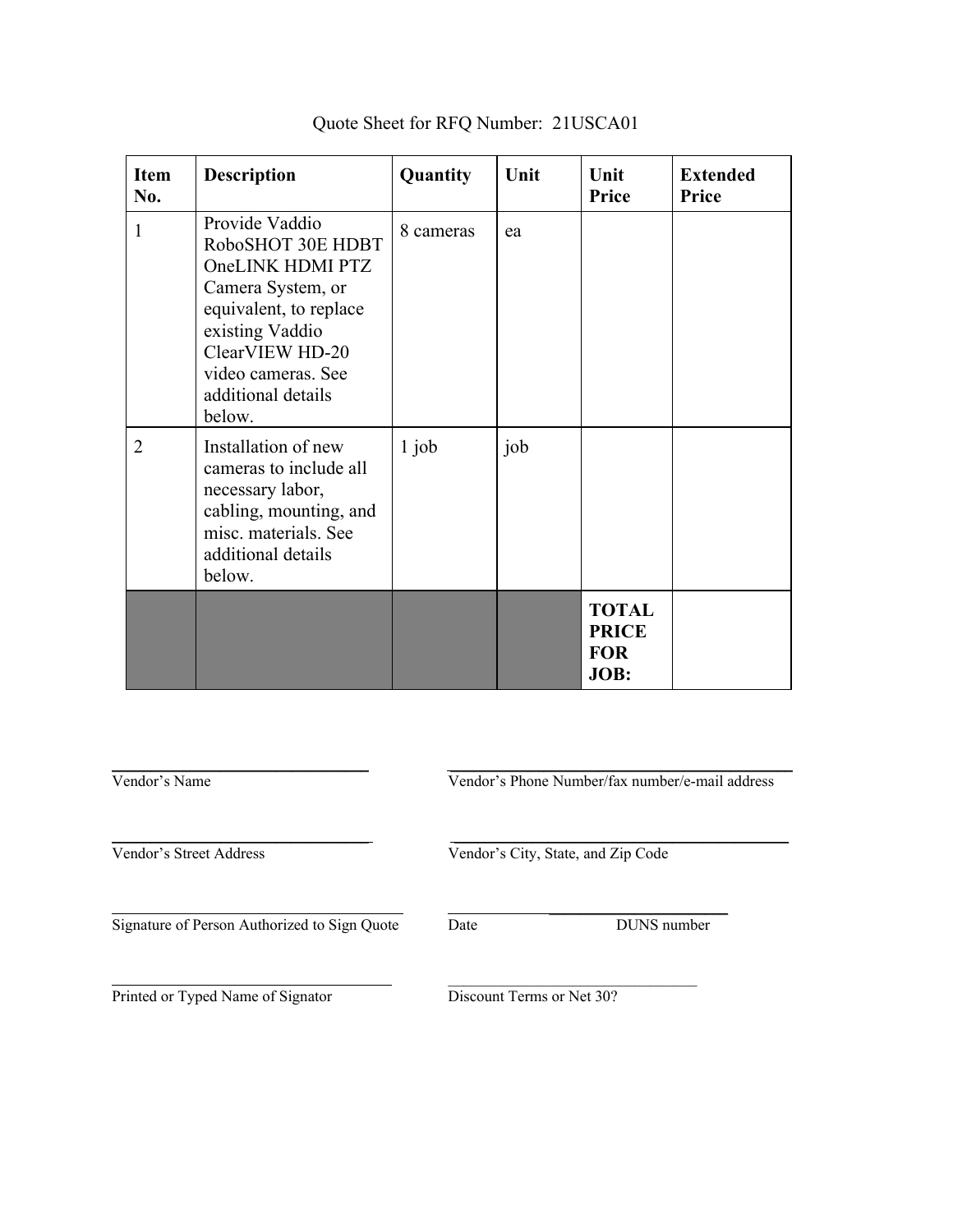### **STATEMENT OF WORK**

### **1.1 INTRODUCTION:**

The 10th Circuit Court of Appeals has a need to replace eight existing Vaddio ClearVIEW HD-20 cameras. Four are located in Courtroom 1 and four are in Courtroom 2 on the first floor of the Byron White United States Courthouse in Denver, CO. We wish to replace these cameras in our system with the current Vaddio RoboSHOT 30E HDBT OneLINK HDMI PTZ Camera System, or equivalent. The new cameras need to integrate into our system with the same functionality as existing cameras.

### **1.2 SCOPE:**

Please provide a proposal for removing eight existing Vaddio ClearVIEW HD-20 cameras (old cameras) from the walls of courtrooms 1 and 2. Any unnecessary mounting hardware or brackets shall be removed as well.

Eight new Vaddio RoboSHOT 30E HDBT OneLINK HDMI PTZ Cameras (new cameras), or equivalent, shall then be installed in the same locations.

The contractor is responsible for disconnecting and fully removing any existing, but unneeded cabling. All cables and connections required for the new cameras shall be provided by the contractor, run to the proper A/V rack, and connected. If existing cabling meets the requirements of the new cameras and is tested to fully function it can be reused. The new cameras will be installed to integrate into our existing A/V system and controls.

The contractor will NOT be responsible for any patching and painting required if previous camera mounts have left damage or unpainted surfaces.

#### **1.3 SPECIAL REQUIREMENTS/INFORMATION:**

There will be an informational walk-through session held at Byron White Courthouse for all prospective bidders on August 25th, 2021, at 2:00PM MST. This will be a chance to see the existing camera locations, trace existing cable paths, see racks where cables run to, and gain an understanding of the current system. I.T. and procurement representatives will be present to answer questions from prospective bidders. We will meet in the first floor lobby at the main entrance to the courthouse on Stout street between 18th and 19th streets.

The walkthrough, and any future on-site work, will occur following current Byron White Courthouse COVID-19 protocols which can be found on our website at https://www.ca10.uscourts.gov/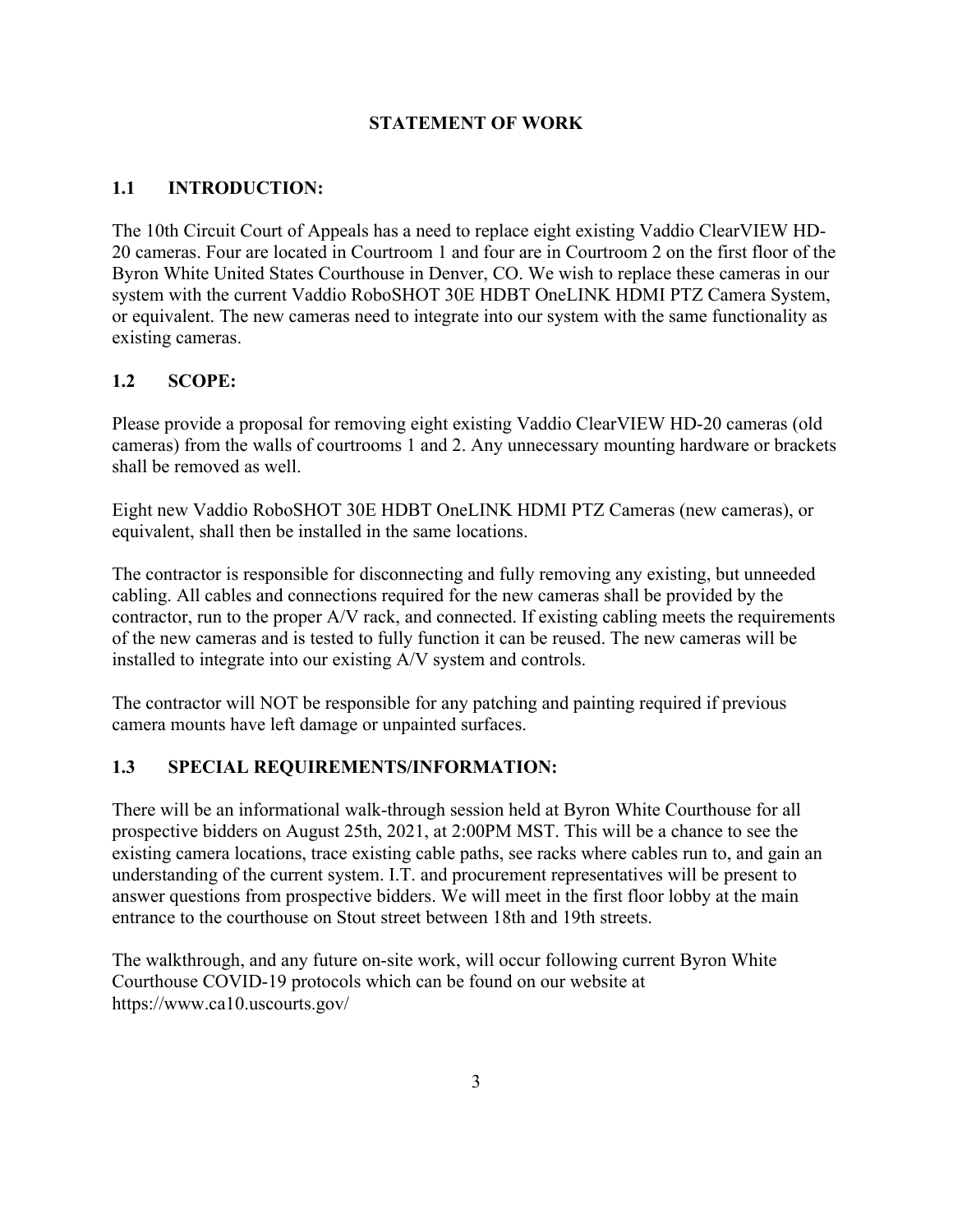## **2.1 SCHEDULE FOR PERFORMANCE AND SCHEDULING**

We plan for the work to occur this fall or winter pending product and technician availability. This will be arranged with the winning bidder. The work is expected to be performed during one planned set of time (*e.g.* the last two weeks of January) and not over the course of many separate visits.

Work will occur during regular office hours, Mon – Fri. 7:30A.M. to 5:00P.M.

The work WILL NOT occur during the weeks of  $11/8/2021 - 11/19/2021$ ,  $1/10/2022 1/21/2022$ , or  $3/14/2021 - 3/25/2021$ .

# **2.2 DELIVERABLE(S)**

The deliverables for this project will include any manuals or other documentation for the new cameras. Any manufacturer's warranty on the cameras shall be in our name or transferred to the court. Old cameras and hardware should be organized and transferred to court staff once they have all been removed.

Bid pricing shall include a one-year warranty on installation work. Coverage period to begin the day of project completion and as agreed upon by contractor and court.

# **3.1 LOCATION FOR PERFORMANCE AND SECURITY:**

The location of this work will be in courtrooms 1 and 2 of the Byron White United States Courthouse located at 1823 Stout Street, Denver, CO, 80257. Both courtrooms are located on the first floor.

A majority of the work will occur in public space so there are no special security considerations. All contractors will pass through a U.S. Marshal screening checkpoint upon entrance and must present a valid government issued I.D. Contractors will be escorted by court staff when access to secure space for A/V rack closets is necessary.

# **3.2 CONTRACTOR FURNISHED MATERIAL**

All necessary materials, including cabling, terminations, mounting hardware, and other materials or supplies are to be provided by contractor and part of the bid. All cabling, especially any not enclosed in conduit, shall be plenum rated as required by any national or local codes. All other work shall be in accordance with required code. No ladders can be provided by the court.

# **3.3 ACCESS TO JUDICIARY IT NETWORKS OR SECURED CLOSETS**

Any necessary access to court networks or A/V rack closets will be provided by court staff as needed.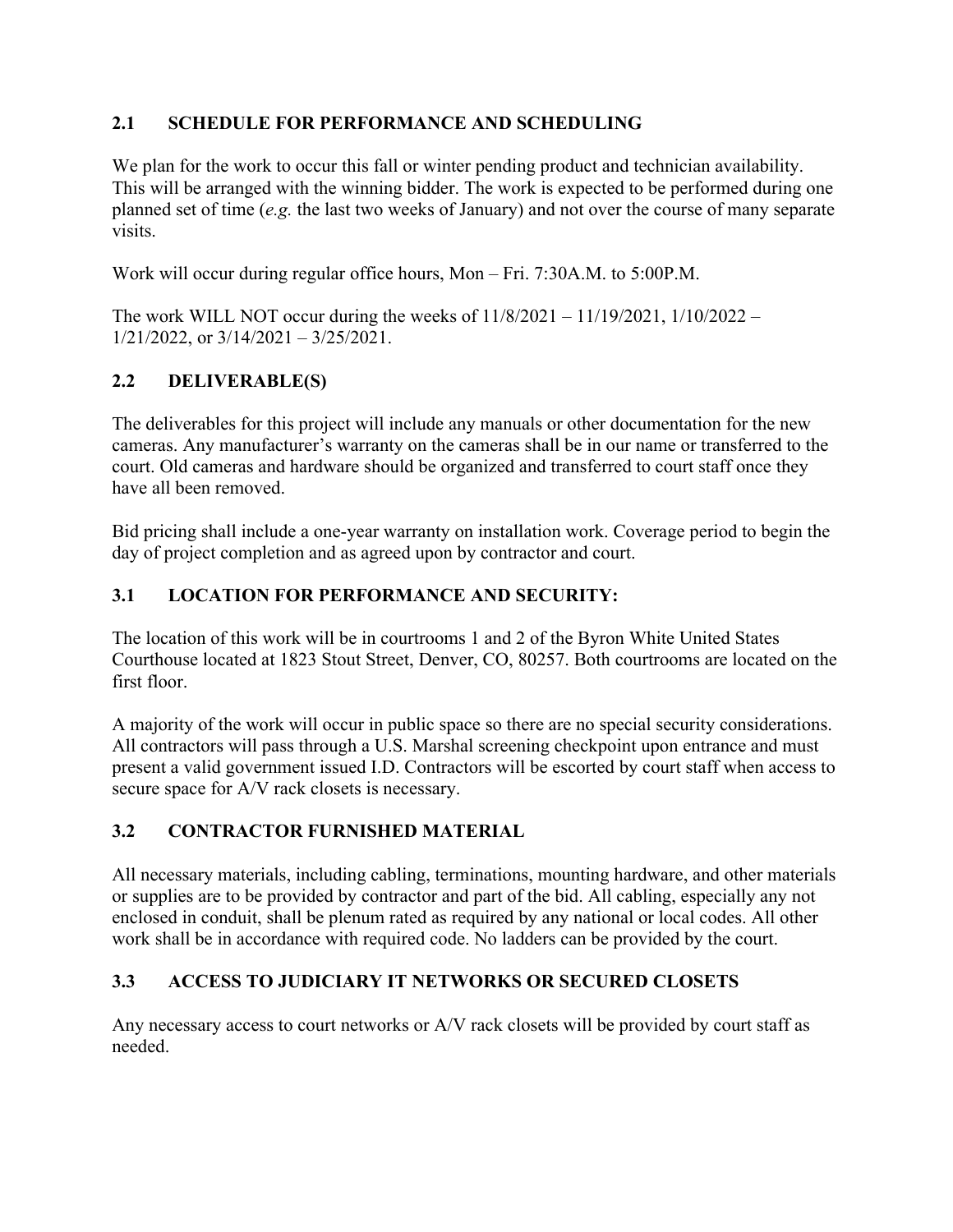## **3.4 USE OF SUBCONTRACTORS**

Subcontractor use and selection is at the discretion of primary contractor. If a subcontractor is used please provide company information and details regarding subcontractor's experience working on projects of similar scope.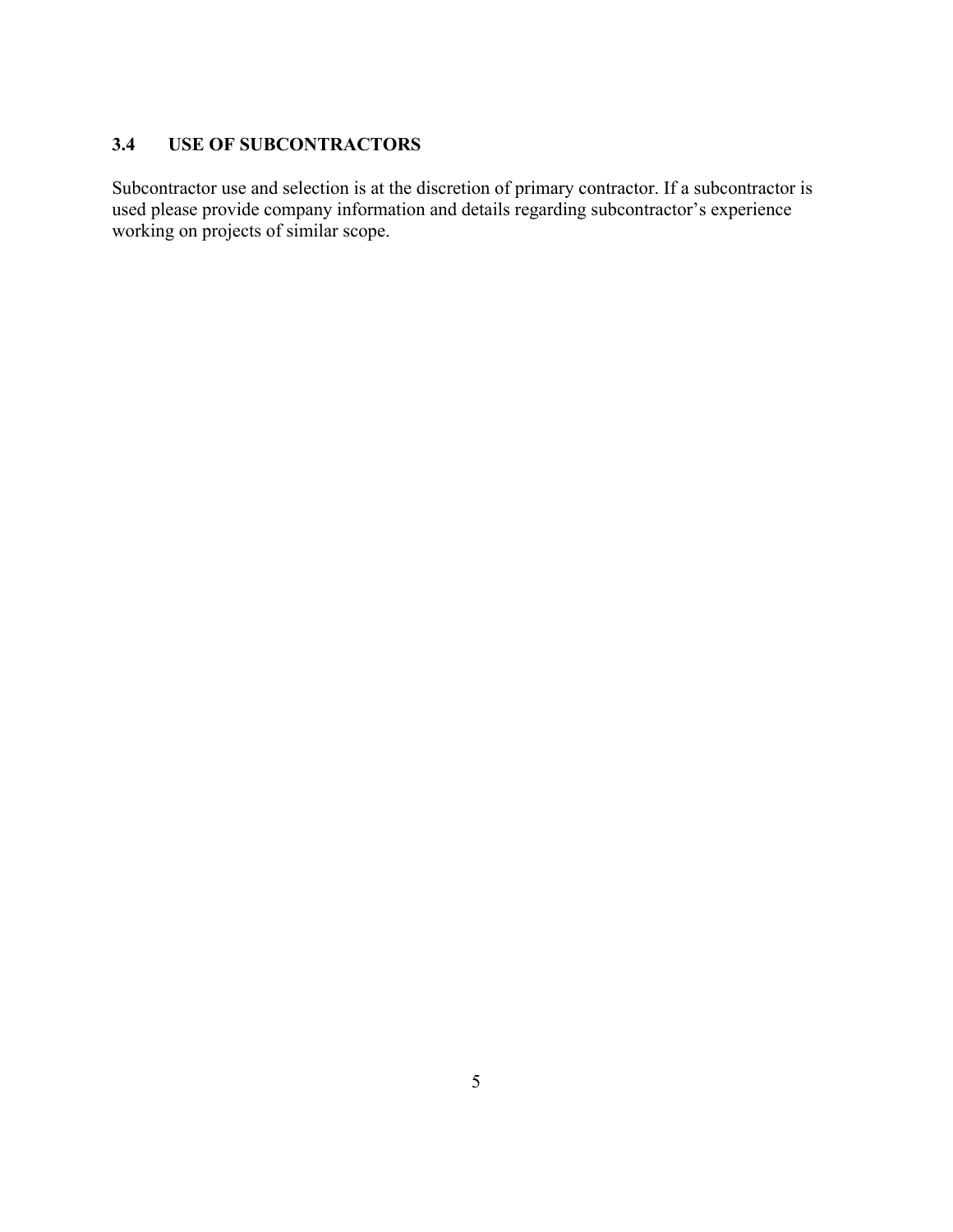### **APPLICABLE JUDICIARY TERMS AND CONDITIONS**

1. Clause B-5, Clauses Incorporated by Reference (SEP 2010)

This contract incorporates one or more clauses by reference, with the same force and effect as if they were given in full text. Upon request, the contracting officer will make their full text available. Also, the full text of a clause may be accessed electronically at this address: <http://www.uscourts.gov/procurement.aspx>

#### (end)

2. The following judiciary clauses, that the Contracting Officer has indicated are applicable, are incorporated in this contract by reference:

|                            | $\underline{X}$ Clause 3-3              | Provisions, Clauses, Terms and Conditions - Small Purchases (JUN 2014)              |  |
|----------------------------|-----------------------------------------|-------------------------------------------------------------------------------------|--|
|                            |                                         | X Clause 3-175 Fair Labor Standards Act and Service Contract Act – Price Adjustment |  |
| (Multiple Year and Option) |                                         |                                                                                     |  |
| Contracts) (JUN 2012)      |                                         |                                                                                     |  |
|                            | $C\left _{211}e_{12}f_{12}\right _{21}$ | Insurance – Work on or Within a Indiciary Eacility ( $\triangle PR$ 2011)           |  |

| Clause 6-20 | Insurance – Work on or Within a Judiciary Facility (APR 2011)          |
|-------------|------------------------------------------------------------------------|
|             | $X$ Clause 7-55 Contractor Use of Judiciary Networks (JUN 2014)        |
| Clause 7-65 | Protection of Judiciary Buildings, Equipment and Vegetation (APR 2013) |
|             | Clause 7-115 Availability of Funds (JAN 2003)                          |

3. The following full text clauses are incorporated if the Contracting Officer has marked them as applicable  $(X)$ :

Clause 2-90C Option to Extend Services (APR 2013)

The judiciary may require continued performance of any services within the limits and at the rates specified in the contract. These rates may be adjusted only as a result of revisions to prevailing labor rates provided by the Secretary of Labor. The option provision may be exercised more than once, but the total extension of performance hereunder shall not exceed 6 months. The contracting officer may exercise the option by written notice to the contractor no later than \_\_\_\_\_ calendar days prior to the contract's current expiration date *[insert the period of time within which the contracting officer may exercise the option]*. (end)

Clause 2-90D Option to Extend the Term of the Contract (APR 2013)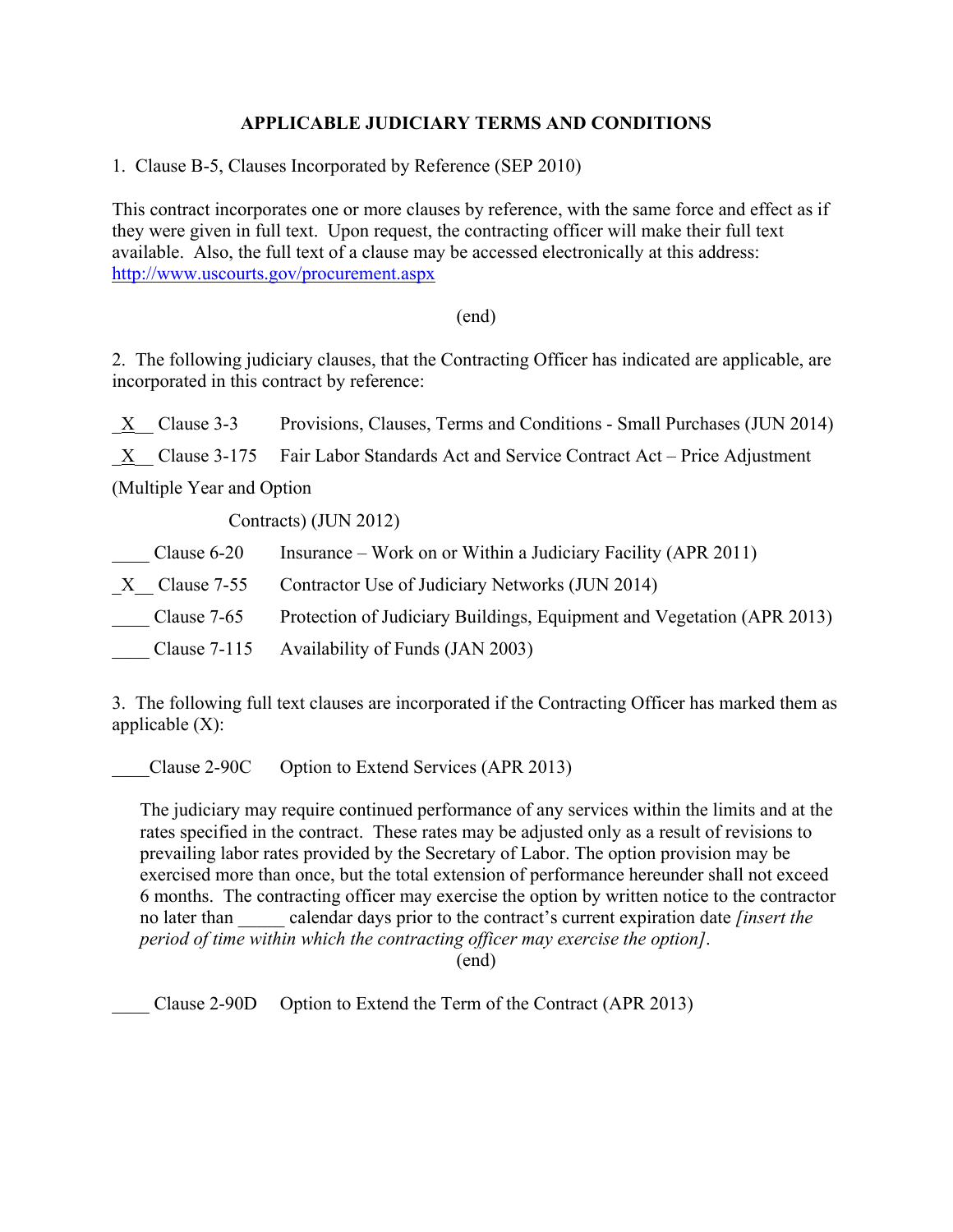(a) The judiciary may extend the term of this contract by written notice to the contractor no later than calendar days prior to the contract's current expiration date *[insert the period of time within which the contracting officer may exercise the option]*; provided that the judiciary gives the contractor a preliminary written notice of its intent to extend at least

calendar days [60 days unless a different number of days is inserted] before the contract expires. The preliminary notice does not commit the judiciary to an extension.

(b) If the judiciary exercises this option, the extended contract shall be considered to include this option clause.

(c) The total duration of this contract, including the exercise of any options under this clause, shall not exceed (months) (years).

(end)

4. X Incorporation of Department of Labor Wage Rate Determination

David-Bacon Act WD for this project: https://sam.gov/wage-determination/CO20210020/3

#### **SUBMISSION OF QUOTE AND EVALUATION OF OFFERS**

1. The following judiciary provisions, that the Contracting Officer has indicated are applicable, are incorporated in this solicitation:

X Provision B-1, Solicitation Provisions Incorporated by Reference (SEP 2010)

This solicitation incorporates one or more solicitation provisions by reference, with the same force and effect as if they were given in full text. Upon request, the contracting officer will make their full text available. The offeror is cautioned that the listed provisions may include blocks that must be completed by the offeror and submitted with its quotation or offer. In lieu of submitting the full text of those provisions, the offeror may identify the provision by paragraph identifier and provide the appropriate information with its quotation or offer. Also, the full text of a solicitation provision may be accessed electronically at this address: [http://www.uscourts.gov/procurement.aspx.](http://www.uscourts.gov/procurement.aspx)

(end)

#### **Solicitation Provisions Incorporated by Reference**

X Provision 2-70 Site Visit (JAN 2003)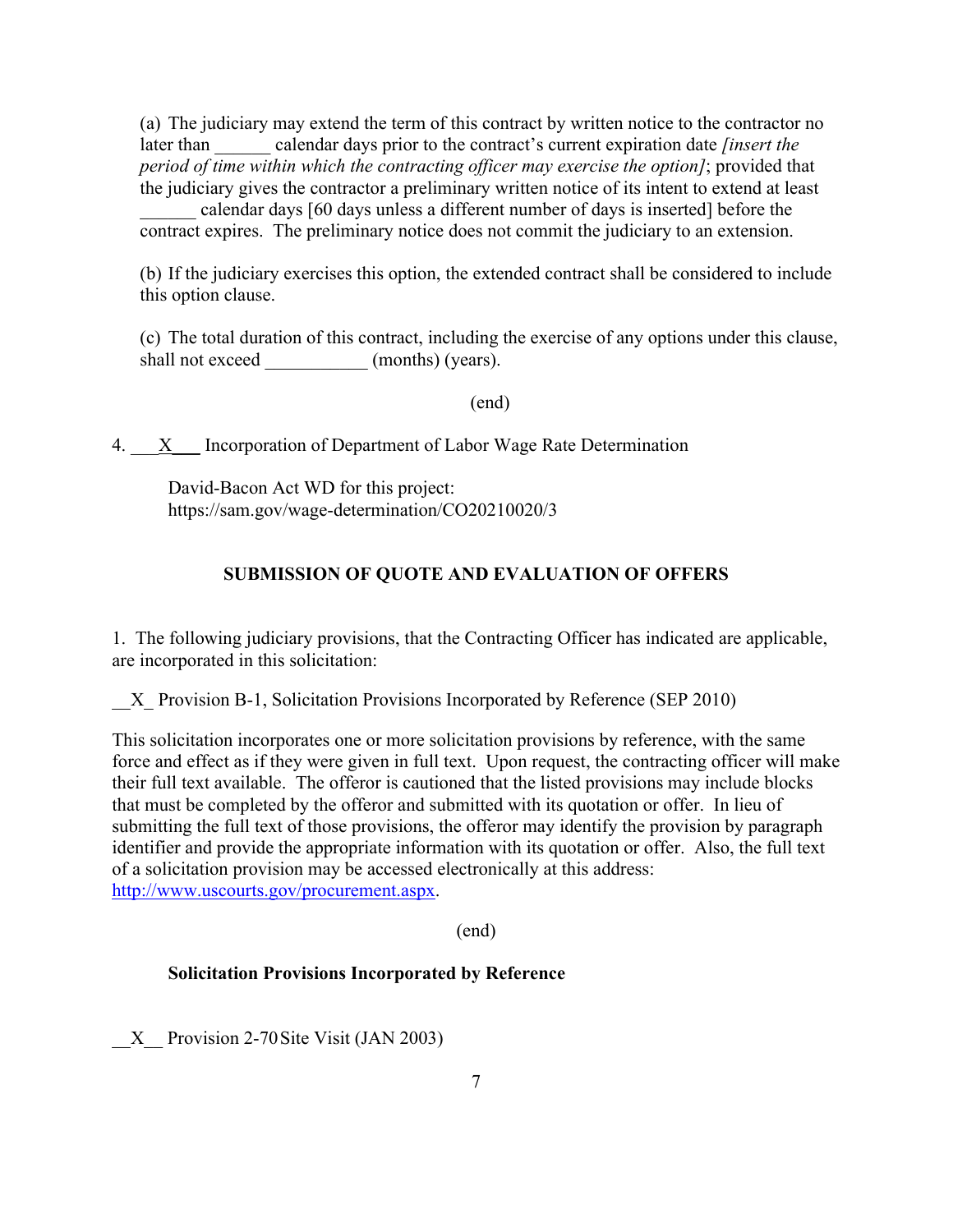Provision 2-85A Evaluation Inclusive of Options (JAN 2003)

Provision 3-135 Single or Multiple Awards (JAN 2003)

### **Additional Solicitation Provisions**

 $X$  Provision 4-1, Type of Contract (JAN 2003)

The judiciary plans to award a firm-fixed type of contract under this solicitation, and all offers shall be submitted on this basis. Alternate offers based on other contract types will not be considered.

### (end)

X Provision 3-5, Taxpayer Identification and Other Offeror Information (APR 2011)

(a) *Definitions.*

"Taxpayer Identification (TIN)," as used in this provision, means the number required by the Internal Revenue Service (IRS) to be used by the offeror in reporting income tax and other returns. The TIN may be either a social security number or an employer identification number.

- (b) All offerors shall submit the information required in paragraphs (d) and (e) of this provision to comply with debt collection requirements of 31 U.S.C. 7701(c) and 3325(d), reporting requirements of 26 U.S.C. 6041, 6041A, and implementing regulations issued by the IRS. If the resulting contract is subject to the payment reporting requirements, the failure or refusal by the offeror to furnish the information may result in a 31 percent reduction of payments otherwise due under the contract.
- (c) The TIN may be used by the government to collect and report on any delinquent amounts arising out of the offeror's relationship with the government  $(31 \text{ U.S.C. } 7701(c)(3)$ . If the resulting contract is subject to payment recording requirements, the TIN provided hereunder may be matched with IRS records to verify the accuracy of the offeror's TIN.
- (d) *Taxpayer Identification Number (TIN):* 
	- [ ] TIN has been applied for.
	- [ ] TIN is not required, because:
		- [ ] Offeror is a nonresident alien, foreign corporation or foreign partnership that does not have income effectively connected with the conduct of a trade or business in the United States and does not have an office or place of business or a fiscal paying agent in the United States;
		- [ ] Offeror is an agency or instrumentality of a foreign government;